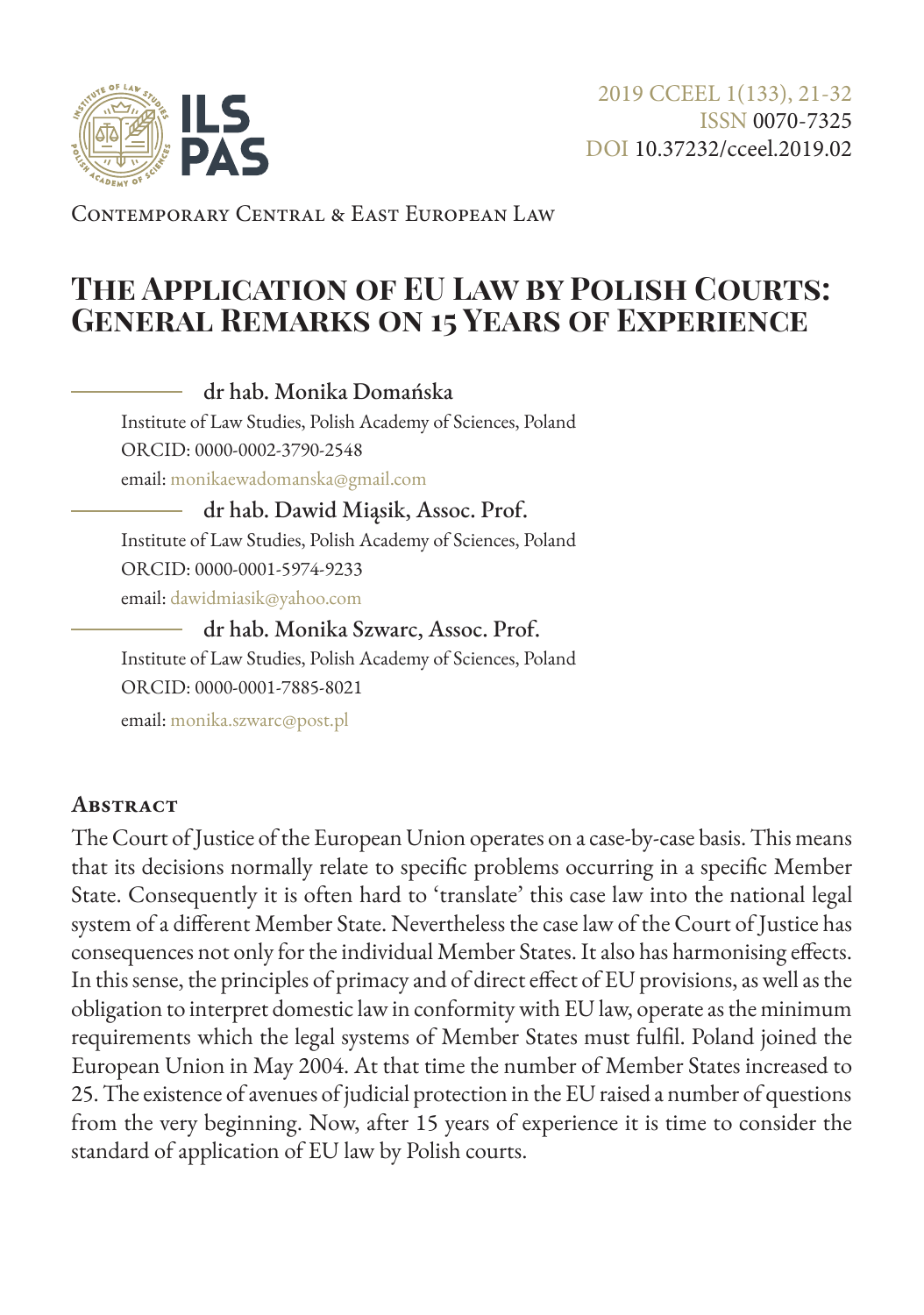### **Keywords**

national courts, application of EU law, principle of primacy, direct effect, consistent interpretation, preliminary rulings

### **Introduction**

The application of EU law by national courts in their day-by-day judicial activities is crucial for ensuring full effectiveness of EU law in the EU Member States. This effectiveness rests on a decentralised judicial system, where the rights that individuals derive from EU law are protected by each and every court of each Member State, regardless of its level or jurisdiction. For that reason, national courts play a decisive role in the effective application of EU law. This role has been created and constantly shaped in the course of their cooperation with the Court of Justice of European Union. The CJEU in the course of 50 years of its functioning has developed several principles which enable national courts to ensure effective application of EU law. These are in particular the principles of primacy and of direct effect of EU provisions, as well as the obligation to interpret domestic law in conformity with EU law. The jurisprudence of the CJEU in this respect has been already a subject of constant interest and analysis in Polish academic literature.<sup>1</sup>

The Polish judicial system rests on two pillars: the common courts, which decide in civil and criminal matters, and the administrative courts, which provide for judicial control of administrative decisions. The administration of justice in civil and criminal matters is also exercised by the Supreme Court, which (*inter alia*) ensures the conformity of law and coherence of jurisprudence of the common courts (and military courts) when deciding in review procedures, and adopting resolutions concerning legal issues fundamental for the system of justice in general. The judicial control of administrative decisions is exercised by the courts of two instances: Voivodeship Administrative Courts (first instance)

1 See in particular K Kowalik-Bańczyk, M Szwarc (eds), *Stosowanie prawa Unii Europejskiej przez sądy, vol. 2 Zasady – orzecznictwo – piśmiennictwo* [Application of EU Law by National Courts, vol. 2 Principles – Jurisprudence – Legal Doctrine] (Wolters Kluwer 2007); D Kornobis-Romanowska, *Sąd krajowy w prawie wspólnotowym* [National Court as an EU Court] (Wolters Kluwer 2007); A Wróbel (ed), *Stosowanie prawa Unii Europejskiej przez sądy* [Application of EU Law by National Courts] (2 ed Wolters Kluwer 2010); A Wróbel (ed), *Zapewnienie efektywności orzeczeń sądów międzynarodowych w polskim porządku prawnym* [Ensuring Effectiveness to Judgments of International Courts in the Polish Legal Order] (Wolters Kluwer 2011); N Półtorak, *Ochrona uprawnień wynikających z prawa Unii Europejskiej w postępowaniach krajowych* [Protection of EU Rights in National Proceedings] (Wolters Kluwer 2010); P Brzeziński, *Unijny obowiązek odmowy zastosowania przez sąd krajowy ustawy niezgodnej z dyrektywą Unii Europejskiej* [EU Duty to Disapply National Act of Parliament Incompatible with an EU Directive] (Wolters Kluwer 2010); D Miąsik, Podstawowe zasady stosowania prawa UE przez sądy powszechne w świetle orzecznictwa Sądu Najwyższego [Fundamental Principles of Application of EU Law by Common Courts in the light of the Supreme Court's Jurisprudence] (2014) EPS 1, 66–70; M Domańska, *Implementacja dyrektyw unijnych przez sądy krajowe* [Implementation of EU Directives by National Courts] (Lex a Wolters Kluwer Business 2014); A Sołtys, *Obowiązek wykładni prawa krajowego zgodnie z prawem unijnym* [The Duty of Consistent Interpretation of National Law] (Wolters Kluwer 2015).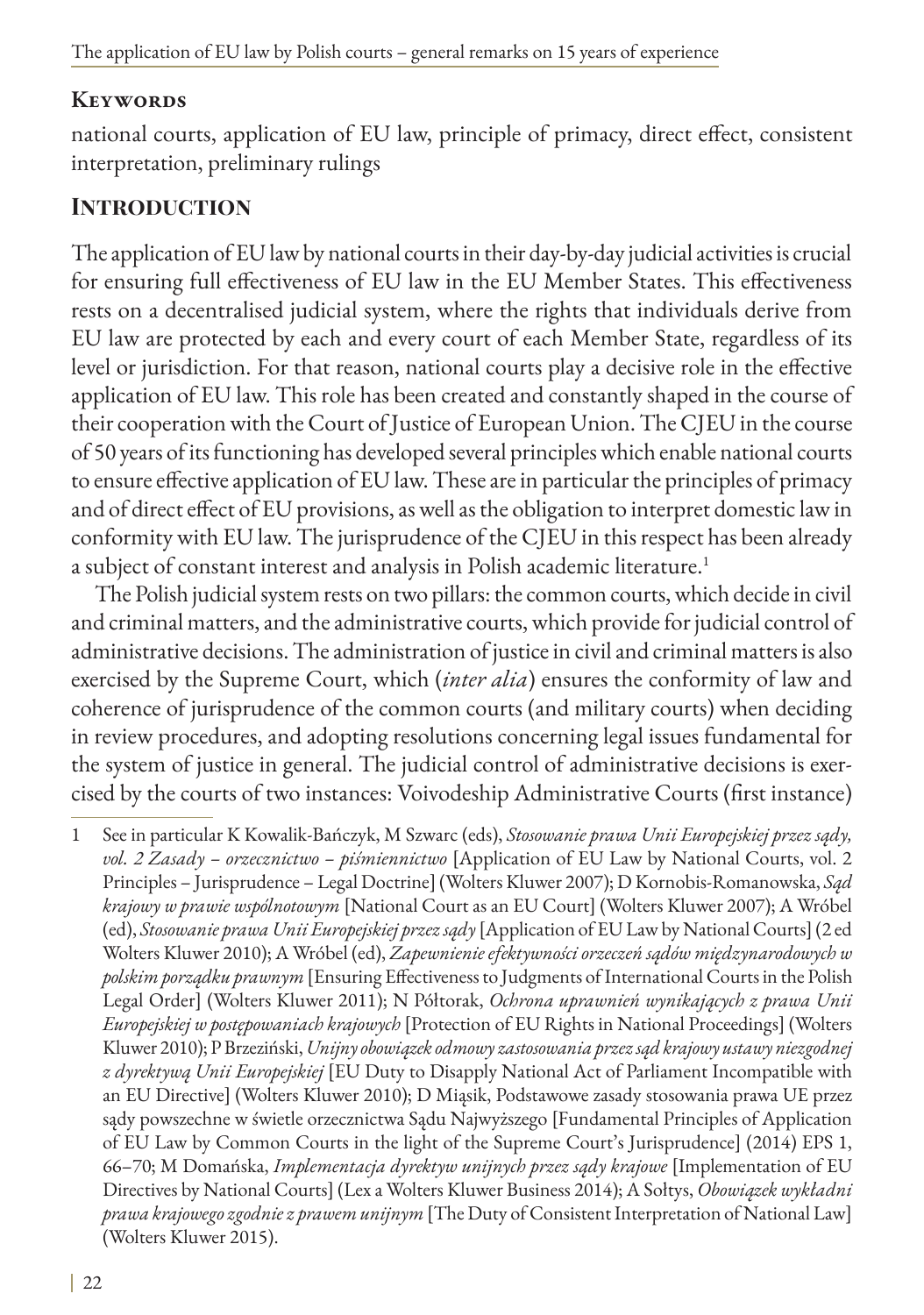and the Supreme Administrative Court (second instance). The third jurisdiction is the Constitutional Court, which is responsible for constitutional control as provided for in the Polish Constitution.

The Polish courts of all jurisdictions have already a long-standing and abundant tradition of applying EU law in their judicial activities – as Poland has been a Member State of EU since 1 May 2004. Since Poland's accession to the EU, the courts actively serve their duties as Union courts – courts which are entrusted with the duty to apply the law, to ensure the effectiveness of the law, and to provide individuals with legal protection and enforcement of the rights granted to them by the Union, under the principle of loyal cooperation. In their jurisprudence, Polish courts refer to primary and secondary law, and the case-law of the CJEU. When resolving disputes, Polish courts also invoke provisions of the Charter of Fundamental Rights of the European Union and the European Convention on Human Rights. They do so to indicate that particular rights of an individual are protected not only by the Polish Constitution, but also within supra-national systems of law.

Polish courts take also the opportunity to maintain a judicial dialogue with the Court of Justice by way of the preliminary rulings procedure, as enshrined in Article 267 of the Treaty on the Functioning of the European Union. The first preliminary question was referred by the Voivodship Administrative Court as early as 2005. As a result, the ruling of the Court of Justice in case *Brzeziński v Dyrektor Izby Celnej w Warszawie*<sup>2</sup> helped to establish a legal standard applicable in a significant number of administrative and judicial proceedings concerning taxation of imported cars. Since then, the Court of Justice has significantly contributed to the development and uniformization of the jurisprudence of the Polish courts. This is the experience not only of these Polish court which issued judgments directly after the CJEU's judgment was delivered in reply to their preliminary references, but also of many other cases where Polish courts relied on CJEU's rulings (in 'Polish' cases and others). In particular, the resolution of 16 October 2017 of the Supreme Administrative Court is worth noticing, as the court ruled that even a tax payer whose matter was not directly affected by the judgment of CJEU, may move to reopen the proceedings before a Polish court following the CJEU's judgment.3

The impact of preliminary references made by Polish courts on the development of the EU law is significant. The references made so far concerned different pieces of EU legislation, ranging from EU Treaties, the Charter of Fundamental Rights, general principles of EU law, through to regulations, mostly directives, decisions and acts of soft law. Preliminary references have also been used by Polish courts to develop EU law in various areas, ranging from very traditional areas such as criminal law, $^4$  copyright; $^5$  commercial

<sup>2</sup> Judgment of the CJEU C-313/05 EU:C:2007:33.

<sup>3</sup> Judgment of the Supreme Administrative Court I FPS 1/17 [2017] .

<sup>4</sup> Resolution of the PSC V KK 179/10 [2010].

<sup>5</sup> Resolution of the PSC V CSK 41/14 [2015].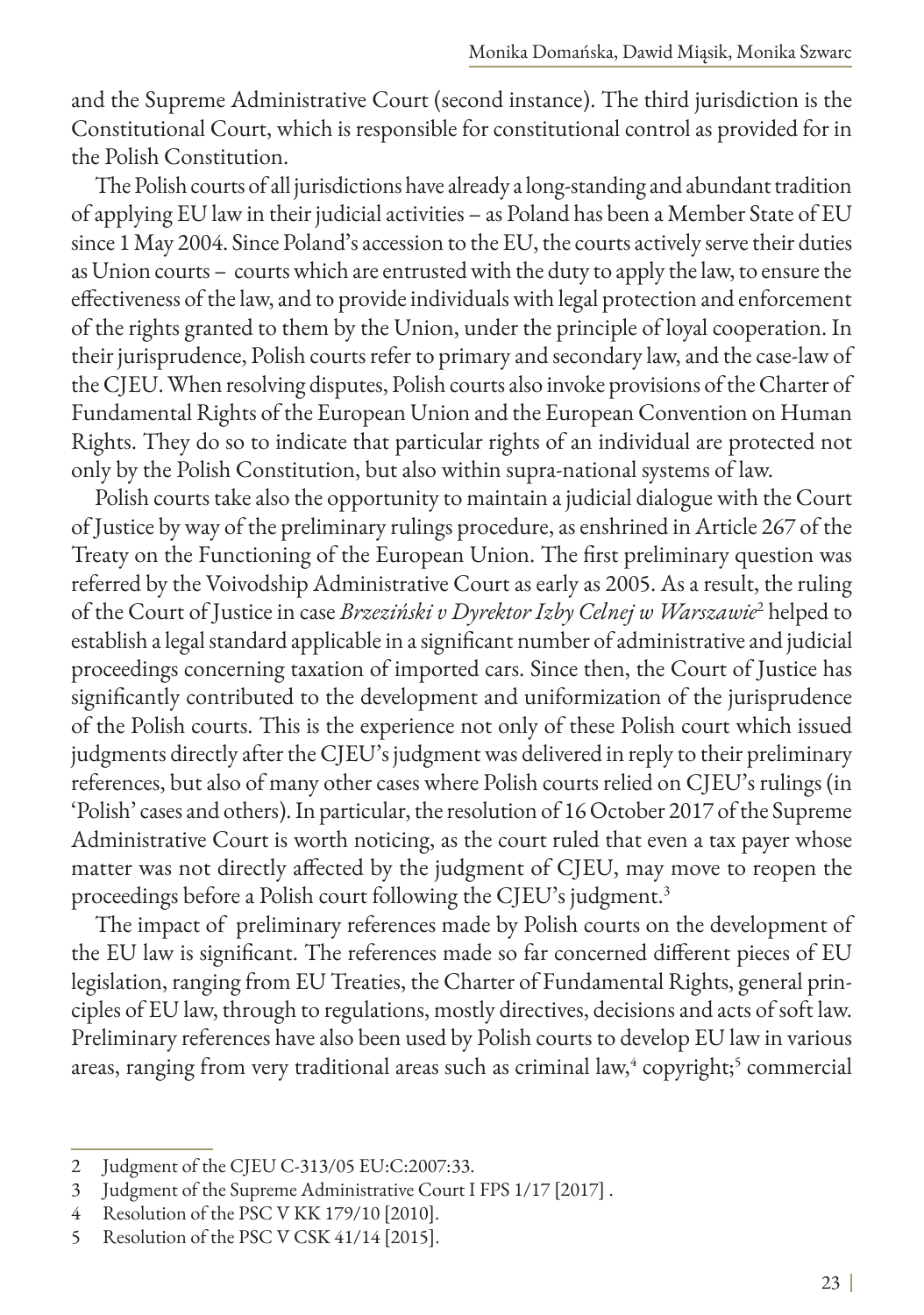law; $^{\rm 6}$  tax law; $^{\rm 7}$  consumer law; $^{\rm 8}$  competition law; $^{\rm 9}$  and state aid $^{\rm 10}$  through to EU specific rules on judicial cooperation in civil matters,<sup>11</sup> coordination of social security systems,<sup>12</sup> damages for breach of EU law,<sup>13</sup> and then from novel areas of EU law such as telecommunications  $law<sup>14</sup>$  to – finally – the core values of the EU and the division of competences. In this last area, the references made by Polish courts, led by the PSC,<sup>15</sup> may encourage the ECJ to develop through its caselaw a series of EU measures allowing national courts to defend the rule of law. The references made so far have allowed the Court of Justice to develop legal standards concerning the essence of the rule of law and judicial protection,<sup>16</sup> interactions between EU and national competition rules, $17$  the powers of the national communication regulator;<sup>18</sup> coordination of national social security schemes;<sup>19</sup> state aid in the energy sector;<sup>20</sup> and consumer protection.<sup>21</sup> The references made so far have covered both issues of interpretation of EU law, and the compatibility of national legislation with EU rules. The Supreme Administrative Court has also a long-standing tradition in particular of addressing preliminary rulings in cases concerning interpretation of EU directives harmonizing VAT and other indirect taxes.

It must also be emphasized that, at the urging of Polish courts, the CJEU has ruled on a couple of issues concerning the preliminary ruling procedure itself, such as the issue of referring questions concerning EU law to the CJEU or to the constitutional courts, $^{22}$  the issue of what counts as a court in the meaning of Article 267 of the TFEU (whether the

- 10 Resolution of the PSC III SK 53/13 [2014]; Resolution of the PSC III SK 30/14 [2015].
- 11 Resolution of the PSC V CSK 487/13 [2014].
- 12 Resolution of the PSC I UK 344/08 [2009]; Resolution of the PSC II UK 241/18 [2019]; Resolution of the PSC II UK 81/18 [2019].
- 13 Resolution of the PSC I CSK 435/18 [2019].
- 14 Resolution of the PSC III SK 27/08 [2008]; Resolution of the PSC III SK 16/09 [2009]; Resolution of the PSC III SK 59/12 [2013]; Resolution of the PSC III SK 66/12 [2013]; Resolution of the PSC III SK 28/13 [2013]; Resolution of the PSC III SK 18/14 [2015]; Resolution of the PSC III SK 51/14 [2016].
- 15 Resolution of the PSC III UZP 4/18 [2018]; Resolution of the PSC III CZP 25/19 [2019]; Resolution of the PSC III PO 6/18 [2018]; Resolution of the PSC III PO 7/18 [2018]; Resolution of the PSC III PO 8/18 [2018]; Resolution of the PSC III PO 9/18 [2019]; Resolution of the PSC II PK 153/17 [2018]; Resolution of the PSC II PO 3/19 [2019].
- 16 Judgment of the CJEU C-231/15 EU:C:2016:769.
- 17 Judgment of the CJEU C-375/09 EU:C:2011:270.

- 19 Judgment of the CJEU C-440/09 EU:C:2011:114; judgment of the CJEU C-115/11 EU:C:2012:606.
- 20 Judgment of the CJEU C-329/15 EU:C:2017:671; judgment of the CJEU C-574/14 EU:C:2016:686.
- 21 Judgment of the CJEU C-628/17 EU:C:2019:480; judgmentof the CJEU C-260/18 EU:C:2019:819.
- 22 Judgment of the CJEU C-314/08 EU:C:2009:719.

<sup>6</sup> Resolution of the PSC IV CSK 664/14 [2015].

<sup>7</sup> Resolution of the PSC I CSK 543/17 [2018].

<sup>8</sup> Ibid.

<sup>9</sup> Resolution of the PSC III SK 2/09 [2009]; Resolution of the PSC III SK 39/16 [2017].

<sup>18</sup> Judgment of the CJEU C-277/16 EU:C:2017:989; judgment of the CJEU C-397/14 EU:C:2016:256.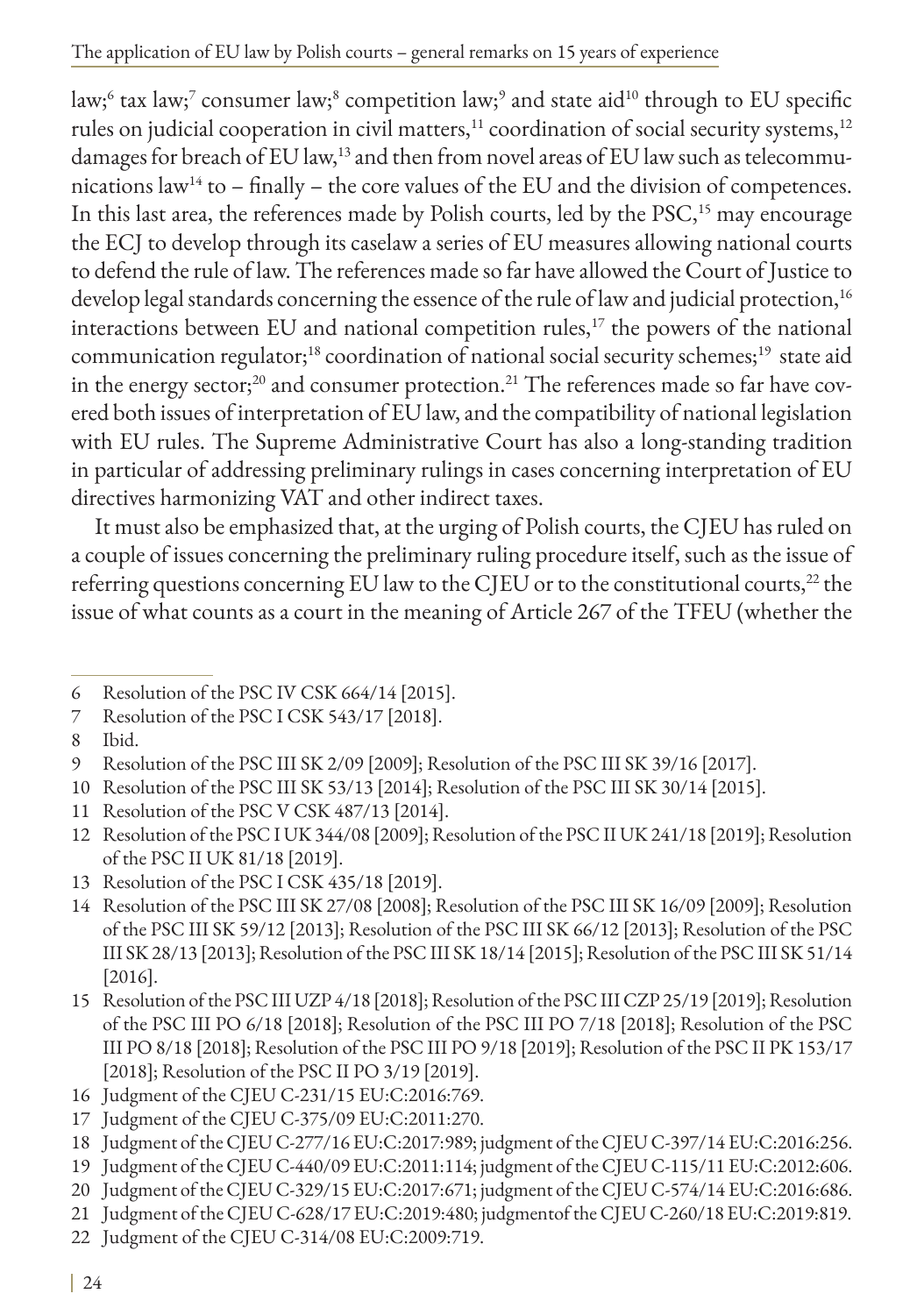National Appeals Chamber is a court within the meaning of Article 267 of the TFEU).<sup>23</sup> Moreover, the CJEU provided an interpretation of the notion of a court whose rulings may not be challenged, as a court obligated to refer questions for preliminary rulings on the grounds of the Polish civil procedure, $^{24}$  as well as the requirements for a national court to be considered as a court within the meaning of the EU law.25

Despite the rich experience of Polish courts in the application of EU law in the domestic legal order, the analyses of their jurisprudence in this particular context are scarce and mostly in Polish.26 For this reason the judicial experience of Polish courts, which is of high intellectual value, deserves comprehensive and systematic analysis.

#### **1. Practical application of the principles ensuring the effectiveness of EU law**

The methodology of judicial application of EU law in the domestic legal order – with the aim to ensure its *effet utile* – consists of several steps to be taken consecutively, namely:

- · identification of whether the court deciding a particular case is obliged to take EU law into consideration (a case with an EU law element);
- a decision whether interpretation of domestic law in conformity with EU law is possible (consistent interpretation);
- a decision on the direct effect of EU legal provisions in particular proceedings;
- a decision on the use of the principle of primacy of EU legal provisions over Polish provisions;
- a decision whether to use Article 267 TFEU and to address a preliminary reference to the Court of Justice.

While the jurisprudence of the CJEU has already been extensively commented on in European and Polish literature, the practice of national courts in their day-to-day activities concerning the application of the principles listed above has been scarcely reported.

### **1.1. 'A case with an EU law element'**

The first preliminary issue necessary in the process of applying EU law in the domestic legal order is the identification of whether a particular case to be decided by the court involves the application of EU law at all. In other words, it is crucial to first answer the question of whether the facts which resulted in proceedings before the court fall within the temporal, personal and material scope of EU law.27 Even if such a definition of 'a case

<sup>23</sup> Judgment of the CJEU C-465/11 EU:C:2012:801.

<sup>24</sup> Judgment of the CJEU C-119/15 EU:C:2016:987.

<sup>25</sup> Judgment of the CJEU C-585/18 EU:C:2019:982.

<sup>26</sup> See in particular D Miąsik, M Szwarc, *Stosowanie prawa Unii Europejskiej przez sędziów sądów powszechnych i prokuratorów* [Application of EU Law by Common Courts' Judges and Prosecutors] (Krajowa Szkoła Sądownictwa i Prokuratury 2012).

<sup>27</sup> Ibid 17 .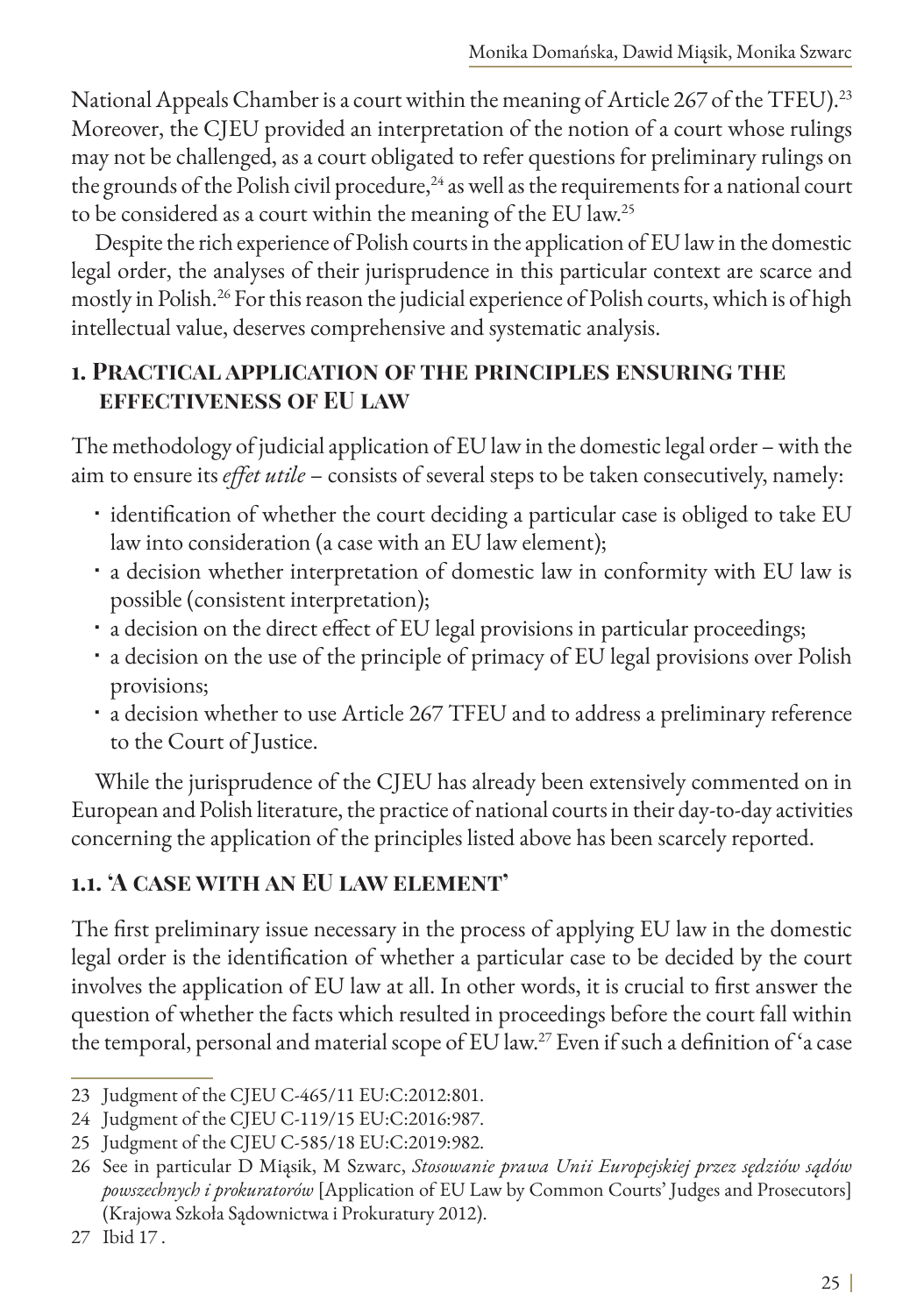with an EU law element' is not a legal one, it still gives the idea of proceedings in which the national court acts as an EU court in the functional meaning. From the established jurisdiction of the CJEU it may be inferred that the notion covers those proceedings, the subject matter of which falls within the scope of EC law, as defined by: 1) a cross-border element, 2) claims based on directly effective provisions of EC law, 3) secondary EC legislation, implemented by national law applied by the court, 4) reverse discrimination, 5) referral to EC law.28 From the moment of Poland's accession to the EU, Polish courts had no difficulties with identifying the necessity of taking into consideration an EU law element in cases brought before them. As an example the practice of the Supreme Court can be brought up, which, when assessing that a pending case has an EU law element, concludes that 'the EU law contains regulations concerning the subject of the present case'29, or that 'having regard to the EU character of the present case, which stems from the fact that the applicable law implements the provisions of the EU directive'30 or that 'the facts of the case fall into the scope of application of directive 97/7'.<sup>31</sup> However from time to time it happens that a community character of judicial proceedings, which opens the possibility for the injured party to seek damages after challenging the legality of a judgment of a national court as incompatible with EU law. A fine example is provided by a case in which lower courts had overlooked the ECJ's judgment in Nerkowska,<sup>32</sup> which in turn resulted in the Supreme Court's ruling that the judgment of the lower court is contrary to the law.33 On the other hand, it may also happen that a court sees an EU case where it is not present, because the subject matter falls outside the scope of application of EU law.34

## **1.2. Interpretation of Polish law in conformity with EU law**

The obligation of consistent (conforming) interpretation as a tool designed for national courts to apply EU law effectively has been extensively used by Polish courts. In most cases the use of this tool has been exercised as follows. First, the court searched for a judgment of the Court of Justice or a particular line of its case-law concerning the particular issue and the specific provisions of EU law. Having established the position of the Court of Justice regarding the exact meaning of the EU legal provision, the Polish court tried to achieve the same result by interpreting Polish law in conformity with EU law. When a Polish provision was drafted in an unclear, ambiguous or general manner, there was always plenty of room for judicial interpretation that would lead to a result compatible with EU law.

- 28 D Miąsik, Sprawa wspólnotowa przed sądem krajowym [EU case before a national court] 2008 EPS 9, 16–22.
- 29 Judgment of the PSC I UK 68/07 [2007].
- 30 Resolution of the PSC III SP 2/10 [2010].
- 31 Judgment of the PSC I UK 182/07 [2008].
- 32 Judgment of the CJUE C-499/06 EU:C:2008:300.
- 33 Judgment of the PSC I BU 6/09 [2009].
- 34 Judgment of the PSC I UK 59/11 [2011] pointing improper adjudication by the lower court by recourse to the EU law, which application was excluded in the circumstances of the case by virtue of an opt-out declaration of the Polish government in the field of coordination of social security systems.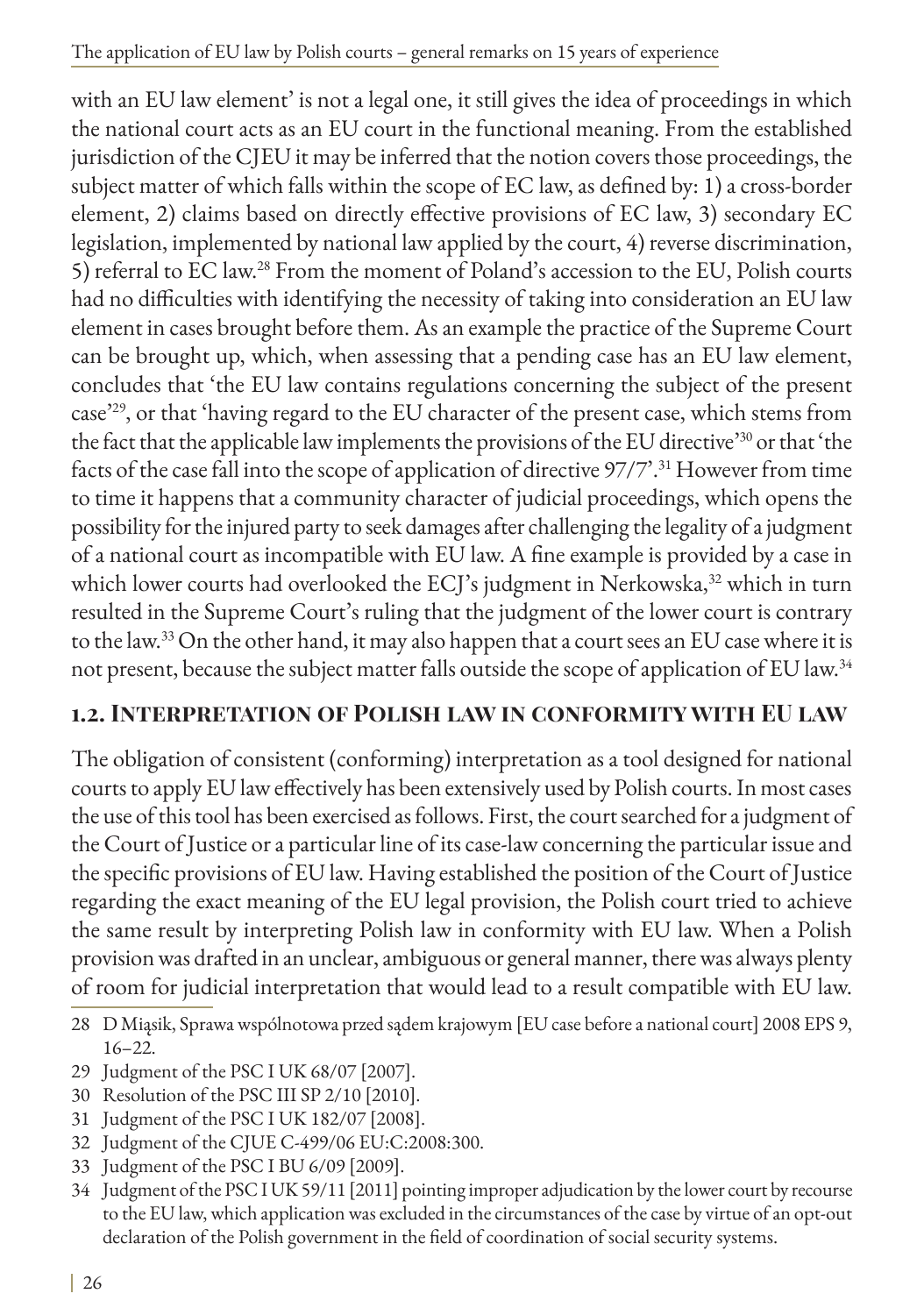However, when a provision was drafted in a straightforward and extremely clear manner, there was no room to make a consistent interpretation, and the courts had to resort to the principle of primacy of EU law.35 Polish courts have generally respected the limits of consistent interpretation as drafted by the Court of Justice, which are the prohibition of an interpretation *contra legem* of the national provision, and of interpretation leading to the imposition of criminal liability.<sup>36</sup> However at least on two occasions Polish courts have adopted a more 'adventurous' approach to the principle of consistent interpretation.<sup>37</sup>

Polish courts take into consideration that every EU citizen is entitled to the same rights and it is of paramount importance that national courts apply EU law in a uniform way. For example, in case II CSK 302/0738 the Supreme Court assumed that it was obliged to apply EU law, because the national provisions which were the legal standard for pending case were implementing an EU directive, while the terms used in the directive where not defined in the national legislation. Consequently, in order to refer to the objections raised in the course of an appeal, the Supreme Court had to determine the interpretation of the following terms: 'informed user', 'overall impression', 'degree of freedom of the designer in developing the design', which – as new notions in the Polish legal system – had to be interpreted with regard to existing case law of the Court of Justice.

Polish courts also respect the conceptual autonomy of EU law in the cases they examine. Examples include judgments concerning such issues as: transfer of undertakings, businesses or parts of undertakings;<sup>39</sup> the working time of doctors performing on-call duty;<sup>40</sup> and determining the meaning of 'damage' in case of wasted holidays of a tour operator's  $c$ ustomer. $41$ 

An important line of reasoning in Polish courts is the application of the principle of equal authenticity of different language versions, and, following the guidelines provided in such rulings of the Court of Justice as: Motor Industry, Van der Vecht, Ferriere Nold, the courts have expressed the view that the provisions of EU law should be interpreted while taking into account all language versions, not only the Polish one. For example, the Supreme Court stated that the correct interpretation of a provision of EU law should include comparing the wording of an article of the directive in Polish, French and English.<sup>42</sup>

An important input of Polish jurisprudence into the development of the doctrine of consistent interpretation is provided by the Pawlak litigation. Following the preliminary ruling of the ECJ,<sup>43</sup> the Supreme Court finally (after having set aside their initial reservations) decided that a an element of the Polish civil procedure code can be interpreted

- 42 Judgment of the PSC III PK 30/06 [2006] (2008) OSP 7-8, item 82.
- 43 Judgment of the CJEU C-545/17 EU:C:2019:260.

<sup>35</sup> Judgment of the PSC I PK 64/09 [2009].

<sup>36</sup> For example judgment of the PSC II PK 143/07 [2008].

<sup>37</sup> Judgment of the PSC III UZP 3/17 [2019].

<sup>38</sup> Judgment of the PSC II CSK 302/07 [2007] (2009) OSP 6, item 66.

<sup>39</sup> Judgment of the PSC I BP 8/13 [2015] OSP 8, item 110.

<sup>40</sup> Resolution of the PSC I PZP 11/07 [2008].

<sup>41</sup> Resolution of the PSC III CZP 79/10 [2010] (2011) OSNC 4, item 41.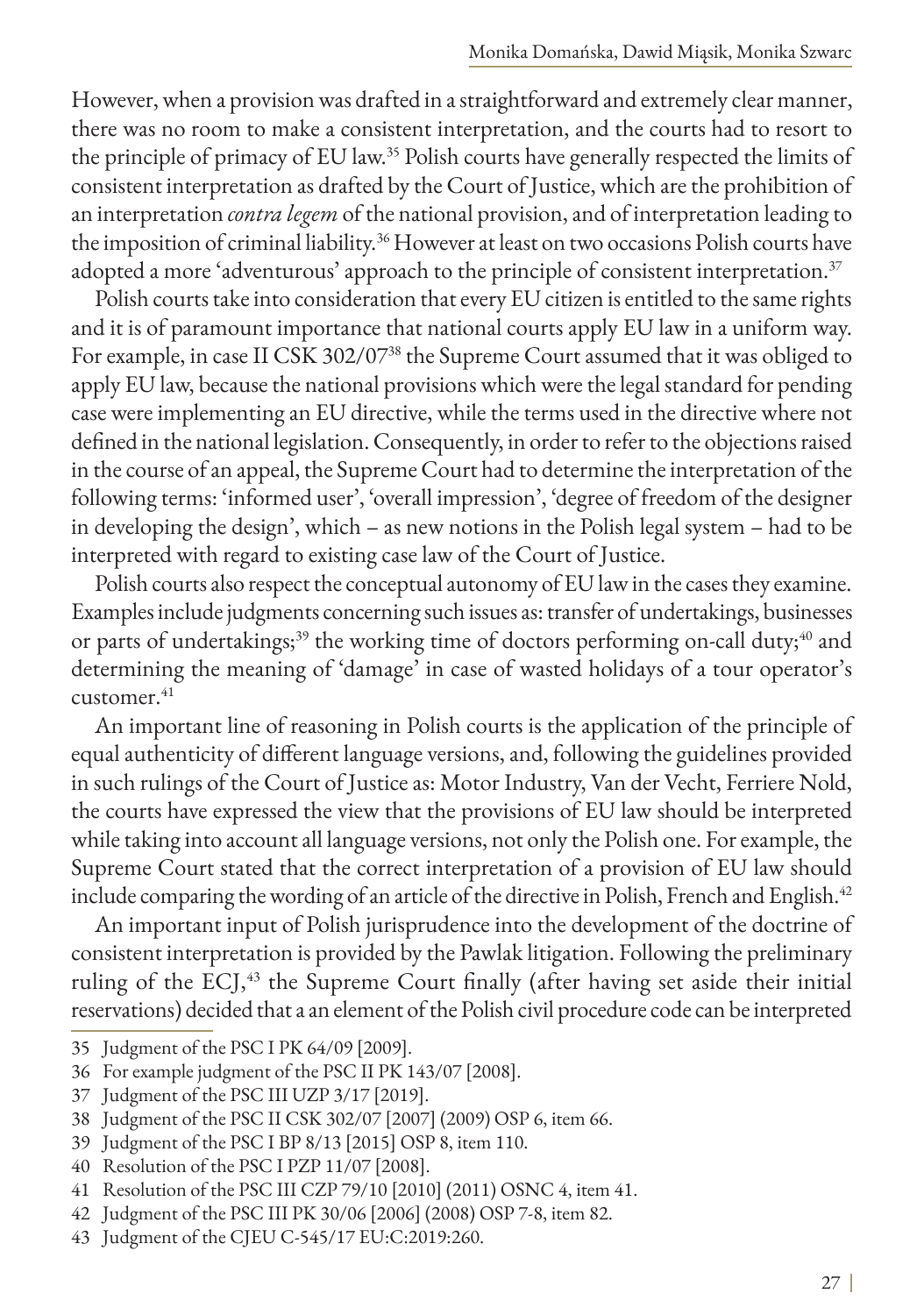consistent with directive 97/67.<sup>44</sup> What is even more important, the Supreme Court provided Polish courts with a comprehensive set of arguments, resulting in the use of different interpretative tools which may allow national courts to adopt a conforming interpretation of a national rule that otherwise would be considered as *contra legem*.

### **1.3. Direct effect of EU law provisions**

The direct effect of EU law provisions has been recognised by Polish courts, mostly in close relation to the principle of primacy. For example the Supreme Court has ruled that the former article 18(1) of the Treaty establishing the European Community (which is now article 21 TFEU) is – according to article 91(1) of the Polish Constitution – directly applicable, and as a consequence takes precedence above the provision of Polish law. It resulted in the conclusion that provisions of Polish law which were incompatible with Article 18(1) TFEU could not be a legal basis for the suspension of an allowance, which was granted to a Polish citizen, who resided in a Member State other than Poland.45

There are also a considerable number of cases in which Polish courts have applied the rules of direct effect of EU directives. In particular, it has already been recognized that directives are binding on the Member States to which they are addressed, and so they cannot impose obligations on individuals. As a consequence, the provisions of EU directives have no direct effect in disputes between individuals.<sup>46</sup> It has also been recognized that provision of an EU directive may be directly effective only when invoked by an individual in a dispute with the 'state',<sup>47</sup> and that this notion has to be interpreted widely as encompassing not only public administration bodies, but also any other public entity under the control of the State.<sup>48</sup>

The recognition of the direct effect of EU law provisions is present also in the jurisprudence of administrative courts.<sup>49</sup> The Voivodship Administrative Courts have also recognized that not only courts are obliged to apply EU law provisions, as this obligation also rests on public administration bodies.<sup>50</sup>

<sup>44</sup> Resolution of the PSC III UZP 3/17 [2019].

<sup>45</sup> Judgment of the PSC I BU 6/09 [2009].

<sup>46</sup> For example judgment of the PSC IV CSK 133/11 [2011].

<sup>47</sup> Judgment of the PSC II PZP 10/09 [2009].

<sup>48</sup> Judgment of the PSC II PK 17/06 [2006]; judgment of the PSC II PK 228/09 [2010]; judgment of the PSC I PZP 11/07 [2008].

<sup>49</sup> Judgment of the Voivodship Administrative Court in Warsaw III SA/Wa 2219/05 [2005]; judgment of the Voivodship Administrative Court in Białystok I SA/Bk 411/06 [2007]; judgment of the Voivodship Administrative Court in Warsaw III SA/Wa 4330/06 [2007].

<sup>50</sup> Judgment of the Voivodship Administrative Courts in Białystok I SA/Bk 411/06 [2007]; judgment of the Voivodship Administrative Court in Warsaw III SA/Wa 4330/06 [2007].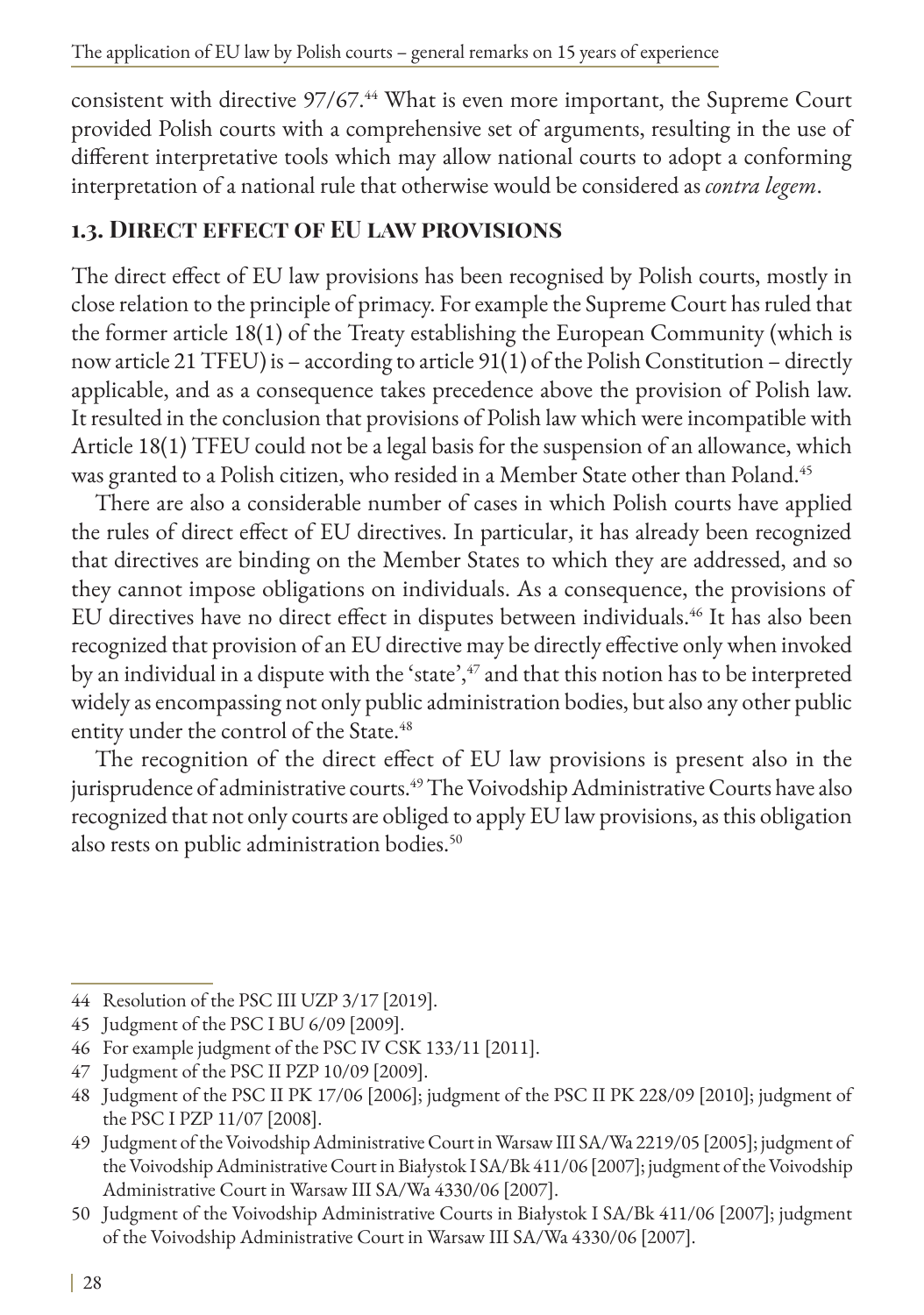#### **1.4. Primacy of EU provisions over Polish provisions**

In general, the principle of primacy of EU law and its consequences (in case of a conflict between domestic and EU norms), as it stands in the jurisprudence of the CJEU, is commonly accepted by Polish courts. The Supreme Court has accepted that

*establishing that a provision of national law is contrary to EU law provisions results in conclusion that – according to the principles of primacy and direct effect of EU law – such a national provision may not be applied by Polish courts* [...] *The obligation to ensure the primacy of EU law is binding for each and every national court, deciding a case pending before it, without it being necessary to await the elimination of such a provision from the domestic legal system. For that reason decisions of national constitutional courts of Member States concerning conformity or non-conformity of domestic provisions with the national Constitution are not relevant for the obligation of national court to refuse to apply domestic provisions non-conform with EU law*. 51

It further concluded that

*it is necessary to remember about the primacy of EU law over the laws, which means that the appellate court may by itself refuse to apply Polish provision (when it has no doubts on this point) or – when it may have doubts on this point – to refer the case to the Court of Justice of the EU*. 52

The most recent example is provided by the judgment of the Supreme Court of December 5th 2019,<sup>53</sup> in which the Simmenthal rule was explicitly and definitively used by the Labour and Social Security Chamber of the Supreme Court to disapply the provisions of the national act which excluded its jurisdiction to hear the case and withheld this jurisdiction to the newly created unit within the Supreme Court which is not a court within the meaning of EU law.

The Constitutional Court has confirmed the acceptance of the primacy of EU law in the context of the Polish Constitution,<sup>54</sup> but there are still many interesting nuances of the consequences of primacy in particular cases.<sup>55</sup> This jurisprudence should also be subject to a thorough analysis, in order to synthesize and present the CC position on the matter.

<sup>51</sup> Judgment of the PSC III CSK 112/05 [2006].

<sup>52</sup> Resolution of the PSC III CZP 3/10 [2010].

<sup>53</sup> Judgment of the PSC II PO 7/18 [2019].

<sup>54</sup> In particular judgment of the Constitutional Court K 18/04 [2005]; judgment of the Constitutional Court K 32/09 [2010].

<sup>55</sup> Judgment of the Constitutional Court SK 45/09 [2011].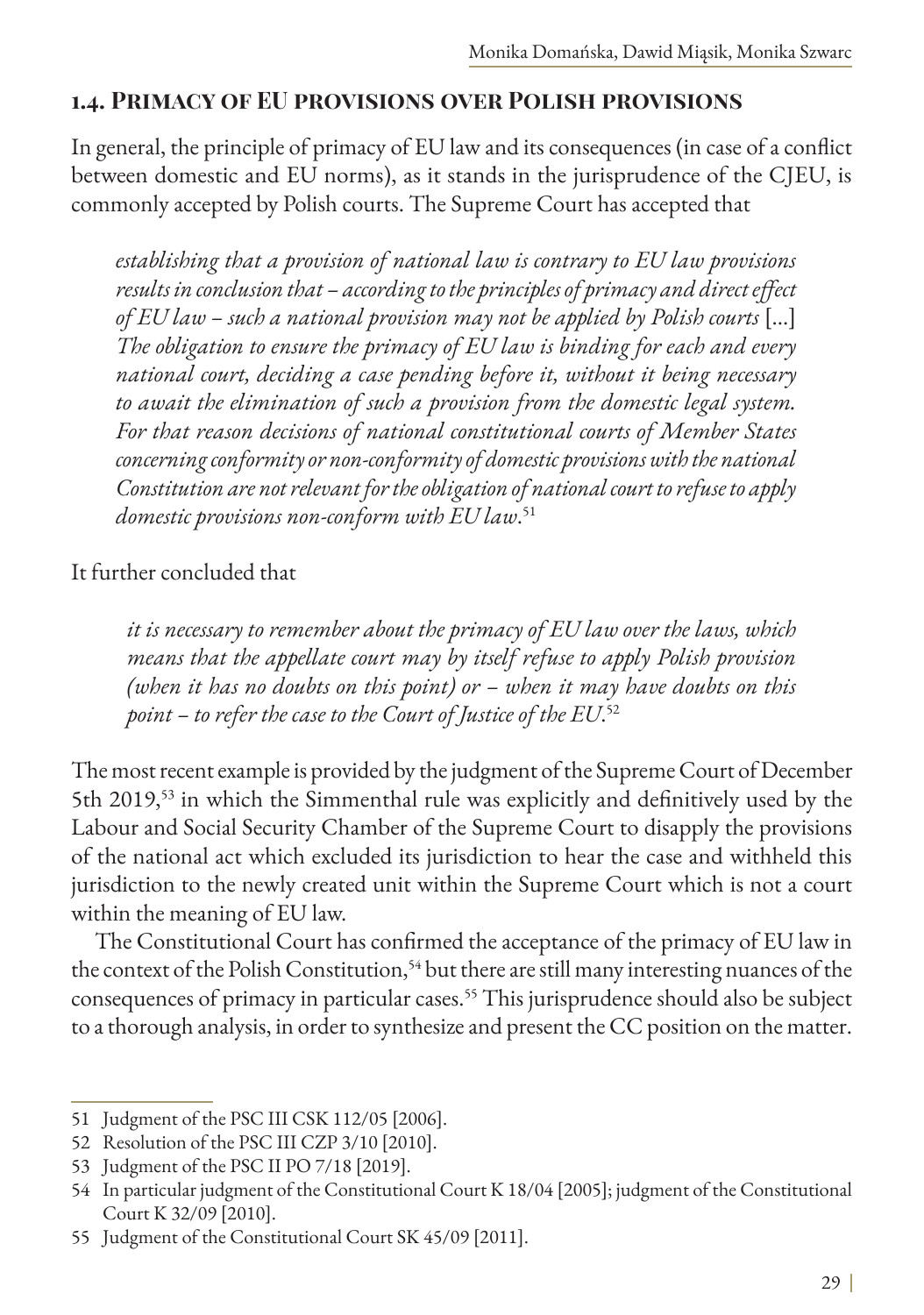The administrative courts also accept the primacy of EU law. The Supreme Administrative Court has confirmed that the refusal to apply a domestic legal provision, which was contrary to the EU law (which in turn was confirmed in the judgment of CJEU in case C-134/07 *Kawala v Gmina Miasta Jaworzna*), was justified on the grounds of the principle of primacy of EU law. According to the SAC, this applies not only to courts, but also to the application of law by public administration bodies.<sup>56</sup>

### **References**

## **LITERATURE**

- Brzeziński P, *Unijny obowiązek odmowy zastosowania przez sąd krajowy ustawy niezgodnej z dyrektywą Unii Europejskiej* [EU Duty to Disapply National Act of Parliament Incompatible with an EU Directive] (Wolters Kluwer 2010).
- Domańska M, *Implementacja dyrektyw unijnych przez sądy krajowe* [Implementation of EU Directives by National Courts] (Lex a Wolters Kluwer Business 2014).
- Kornobis-Romanowska D, *Sąd krajowy w prawie wspólnotowym* [National Court as an EU Court] (Wolters Kluwer 2007).
- Kowalik-Bańczyk K, Szwarc M (eds), *Stosowanie prawa Unii Europejskiej przez sądy, vol. 2 Zasady – orzecznictwo – piśmiennictwo* [Application of EU Law by National Courts, vol. 2 Principles – Jurisprudence – Legal Doctrine] (Wolters Kluwer 2007).
- Miąsik D, Podstawowe zasady stosowania prawa UE przez sądy powszechne w świetle orzecznictwa Sądu Najwyższego [Fundamental Principles of Application of EU Law by Common Courts in the light of the Supreme Court's Jurisprudence] (2014) EPS 1, 66–70.
- Miąsik D, Sprawa wspólnotowa przed sądem krajowym [EU case' before a national court] 2008 EPS 9.
- Miąsik D, Szwarc M, *Stosowanie prawa Unii Europejskiej przez sędziów sądów powszechnych i prokuratorów* [Application of EU Law by Common Courts' Judges and Prosecutors] (Krajowa Szkoła Sądownictwa i Prokuratury 2012).
- Półtorak N, *Ochrona uprawnień wynikających z prawa Unii Europejskiej w postępowaniach krajowych* [Protection of EU Rights in National Proceedings] (Wolters Kluwer 2010)
- Sołtys A, *Obowiązek wykładni prawa krajowego zgodnie z prawem unijnym* [The Duty of Consistent Interpretation of National Law] (Wolters Kluwer 2015).
- Wróbel A (ed), *Stosowanie prawa Unii Europejskiej przez sądy* [Application of EU Law by National Courts] (2 ed Wolters Kluwer 2010).
- Wróbel A (ed), *Zapewnienie efektywności orzeczeń sądów międzynarodowych w polskim porządku prawnym* [Ensuring Effectiveness to Judgments of International Courts in the Polish Legal Order] (Wolters Kluwer 2011).

<sup>56</sup> Judgment of the Supreme Administrative Court I OSK 842/09 [2010].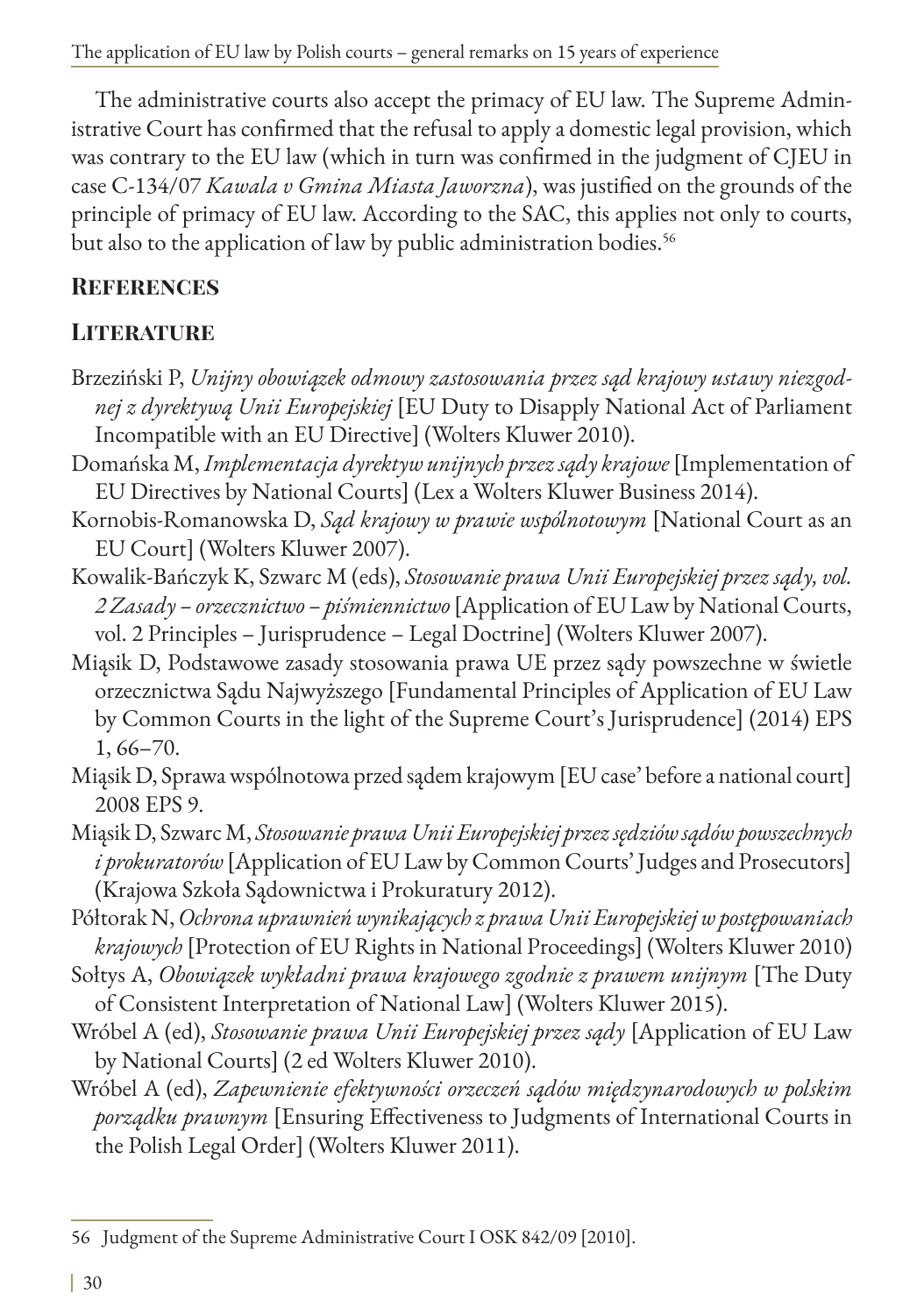### **List of judgement and judicial decision**

Judgment of the CJEU C-313/05 EU:C:2007:33. Judgment of the CJUE C-499/06 EU:C:2008:300. Judgment of the CJEU C-314/08 EU:C:2009:719. Judgment of the CJEU C-440/09 EU:C:2011:114. Judgment of the CJEU C-375/09 EU:C:2011:270. Judgment of the CJEU C-115/11 EU:C:2012:606. Judgment of the CJEU C-465/11 EU:C:2012:801. Judgment of the CJEU C-397/14 EU:C:2016:256. Judgment of the CJEU C-574/14 EU:C:2016:686. Judgment of the CJEU C-231/15 EU:C:2016:769. Judgment of the CJEU C-119/15 EU:C:2016:987. Judgment of the CJEU C-329/15 EU:C:2017:671. Judgment of the CJEU C-277/16 EU:C:2017:989. Judgment of the CJEU C-545/17 EU:C:2019:260. Judgment of the CJEU C-628/17 EU:C:2019:480. Judgment of the CJUE C-260/18 EU:C:2019:819. Judgment of the CJEU C-585/18 EU:C:2019:982. Judgment of the Constitutional Court K 18/04 [2005]. Judgment of the Constitutional Court K 32/09 [2010]. Judgment of the Constitutional Court SK 45/09 [2011]. Judgment of the Supreme Administrative Court I FPS 1/17 [2017]. Judgment of the Supreme Administrative Court I OSK 842/09 [2010]. Judgment of the PSC [2014] I BP 8/13 (2015) OSP 8, item 110. Judgment of the PSC I BU 6/09 [2009]. Resolution of the PSC I CSK 543/17 [2018]. Resolution of the PSC I CSK 435/18 [2019]. Judgment of the PSC II CSK 302/07 [2007] (2009) OSP 6, item 66. Judgment of the PSC III CSK 112/05 [2006]. Judgment of the PSC IV CSK 133/11 [2011]. Resolution of the PSC IV CSK 664/14 [2015]. Resolution of the PSC V CSK 487/13 [2014]. Resolution of the PSC V CSK 41/14 [2015]. Resolution of the PSC III CZP 3/10 [2010]. Resolution of the PSC III CZP 79/10 [2010] (2011) OSNC 4, item 41. Resolution of the PSC III CZP 25/19 [2019]. Resolution of the PSC V KK 179/10 [2010]. Judgment of the PSC I PK 64/09 [2009]. Judgment of the PSC II PK 17/06 [2006]. Judgment of the PSC II PK 143/07 [2008].